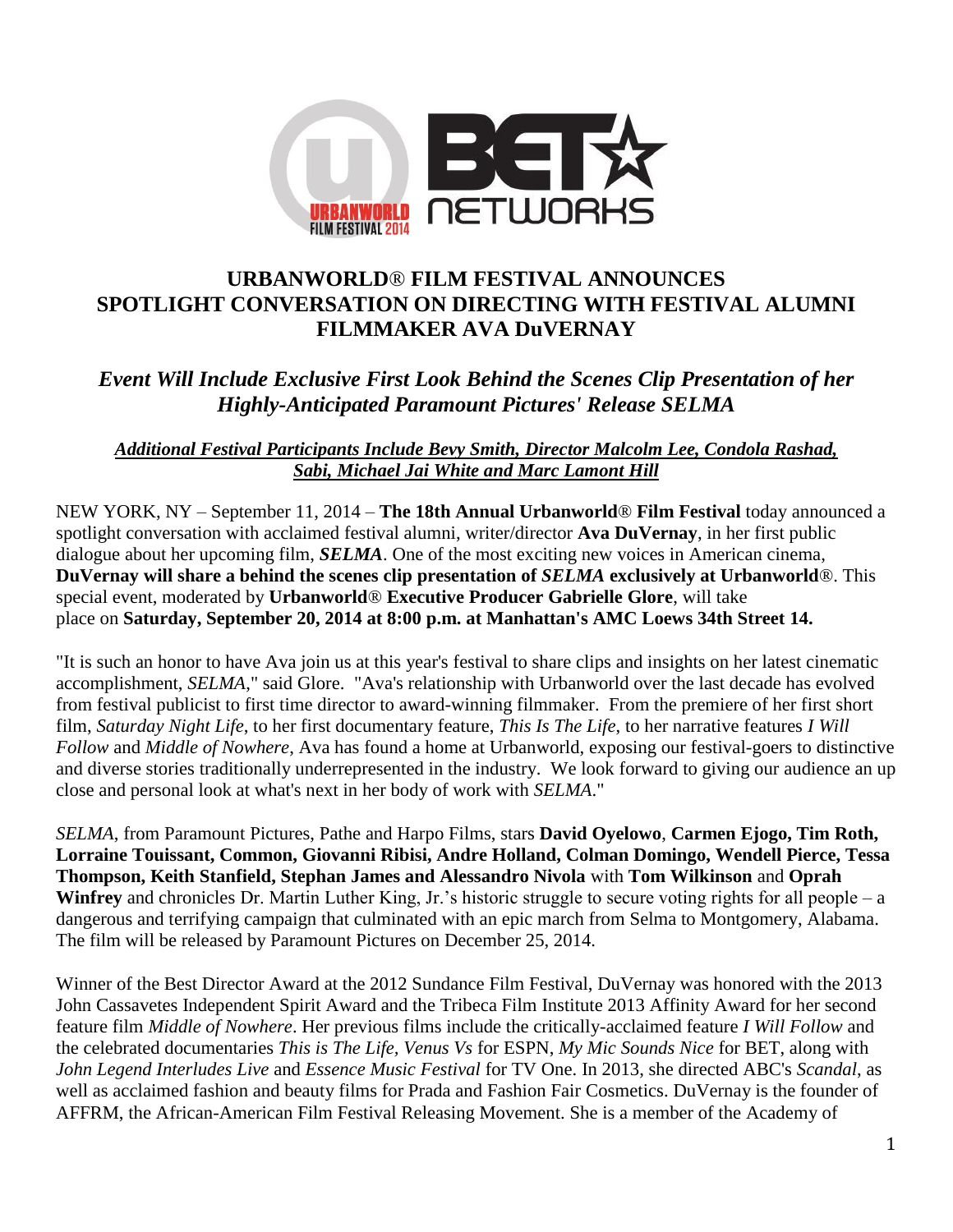Motion Picture Arts and Sciences, as well as the Academy of Television Arts & Sciences, and a board member for Film Independent, Imagenation and the Sundance Institute.

A screening of *ISA*, hosted by Comcast NBCUniversal Telemundo, has also been added to the festival. The film is directed by Jose Nestor Marquez and follows Isa Reyes (**Jeanette Samano**) who thinks she's a normal American teenager until she discovers that a chip in her brain is causing her dreams to merge with reality. When Isa is kidnapped by a company that wants to exploit her powerful dreams, her friends Nataly Gomez (**Sabi**) and Officer Diaz (**Eric Ochoa**) come to her aid. Together they uncover a conspiracy that spans from the forests of Mexico to Wall Street. Sabi is confirmed to host the special late night screening on Friday, September 19, 2014 at 11:00 p.m.

Focusing on diversity in the urban action film genre, **Michael Jai White** will be a featured guest at a Q&A session that will follow a screening of his film *Falcon Rising*, the story of an ex-marine (played by White) who travels to the slums of Brazil to hunt down the Yakuza after the brutal beating of his sister (**Laila Ali**). Cinemax® and The Urban Action Showcase & Expo are sponsoring the event slated for Friday, September 19, 2014 at 10:00 p.m.

Also confirmed to participate in the festival, *Best Man Holiday* **director Malcom Lee** will moderate the panel discussion with the stars and filmmakers from the opening night film *Beyond the Lights* on Thursday, September 18, 2014; Bravo's *Fashion Queens* co-host **Bevy Smith** will moderate the clips and conversation event for *Addicted* on Friday, September 19, 2014 and commentator **Marc Lamont Hill** will co-host the festival's invitation-only awards brunch along with Tony® nominated actress **Condola Rashad** on Sunday, September 21, 2014.

For the complete slate of films, film synopsis, ticket information and daily updates on the nation's largest competitive multicultural film festival, **September 17-21, 2014 in New York**, visit [www.urbanworld.org.](http://www.urbanworld.org/)

## **ABOUT URBANWORLD® FILM FESTIVAL**

The Urbanworld® Film Festival, founded in 1997 by Stacy Spikes, is the largest internationally competitive festival of its kind. The five-day festival includes narrative features, documentaries, short films, spotlight screenings, events, live staged screenplay readings, the Urbanworld® Digital track focused on digital and social media panels and workshops and Urbanworld® Music, which highlights emerging talent in live performances during after party events. Over the last 18 years, Hollywood studios, indie film distributors, and established and emerging filmmakers have consistently chosen Urbanworld® to premiere box office and award-winning hits. Urbanworld® has also provided a platform for some of today's leading brands seeking to reach key influencers across the industry and within the consumer marketplace. The Urbanworld® Film Festival is an initiative of the Urbanworld® Foundation Inc., a nonprofit organization that endeavors to consistently manifest its mission of redefining and advancing the presence and impact of the multicultural community in cinema and cross-platform media. By implementing initiatives that actively support and develop content creators of color, Urbanworld® significantly contributes to the evolution of the media and entertainment landscape and the diversity that it reflects. Gabrielle Glore serves as Executive Producer & Head of Programming for the Urbanworld® Film Festival. The festival website is [www.urbanworld.org.](http://www.urbanworld.org/)

## **ABOUT BET NETWORKS**

BET Networks, a subsidiary of Viacom Inc. (NYSE: VIA, VIA.B), is the nation's leading provider of quality entertainment, music, news and public affairs television programming for the African-American audience. The primary BET channel reaches more than 90 million households and can be seen in the United States, Canada, the Caribbean, the United Kingdom and sub-Saharan Africa. BET is the dominant African-American consumer brand